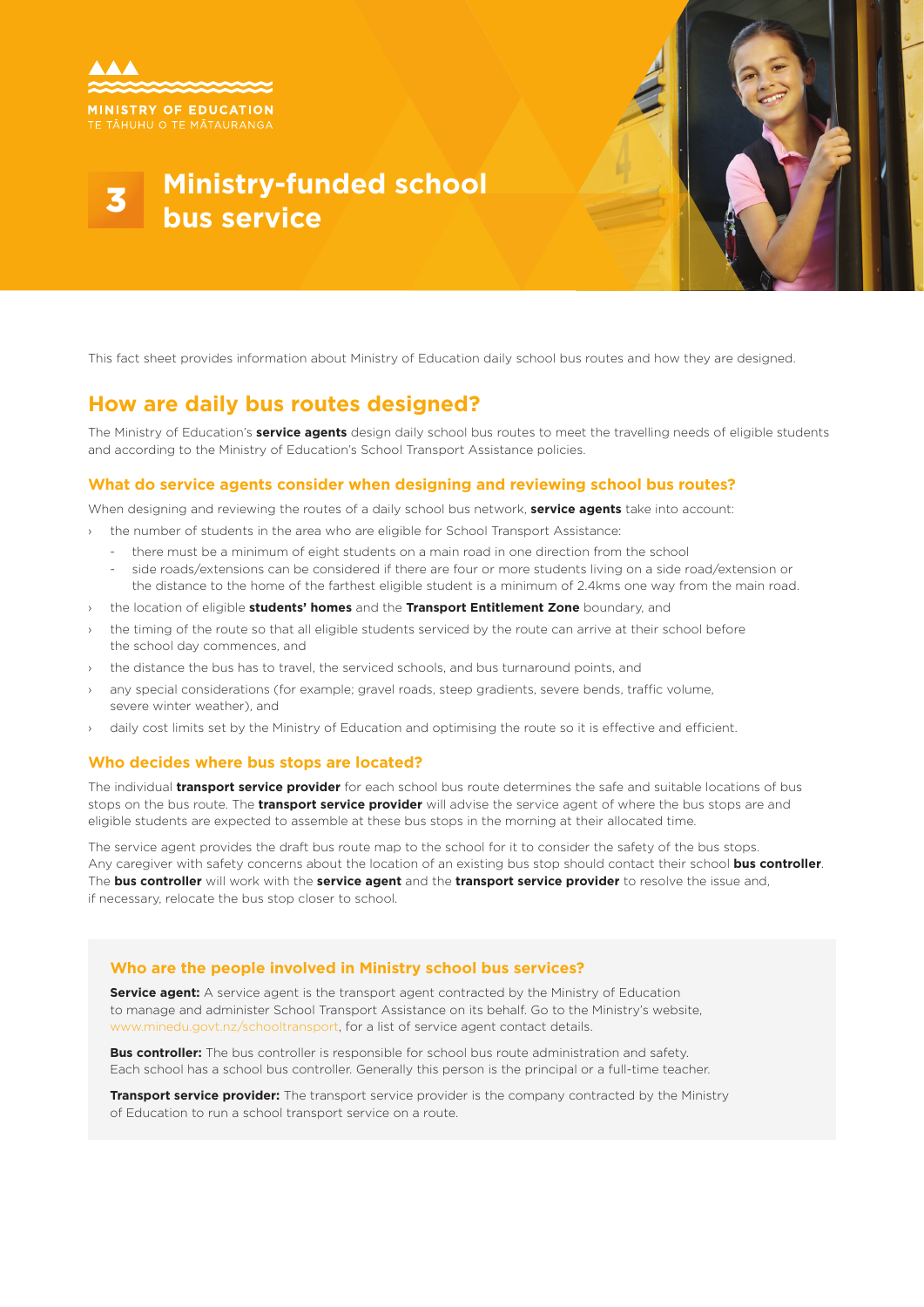### **How do Transport Entitlement Zones affect school bus services?**

Each **state** and **state-integrated school** has its own **Transport Entitlement Zone**. School buses can only pick up eligible students within the **Transport Entitlement Zone(s)** of the school(s) they service.

#### **What if an eligible student doesn't live near a bus route?**

Eligible students attending their **nearest appropriate school** are responsible for making their own way, or being conveyed by their caregiver, up to 2.4 kilometres from the **student's home** to the bus route.

Eligible students who are not attending their **nearest appropriate school** are responsible for making their own way, or being conveyed by their caregiver, up to 2.4 kilometres from the **Transport Entitlement Zone** boundary of the school they attend to the bus route.

If the bus route is more than 2.4 kilometres away from the **student's home** or the **Transport Entitlement Zone** boundary as described above, then the student may be eligible for a **Conveyance Allowance** towards the cost of getting to and from the school bus route. For more information, see Fact Sheet 2.

### **At what times do school buses operate?**

The first morning pick-up will normally be no earlier than 7.30am and the last afternoon set-down completed by 5.00pm. There may be a small number of exceptions to this general rule due to local circumstances, such as a longer route length, school starting times, and the number of schools on the route.

### **Can ineligible students ride on Ministry contracted school buses?**

School bus services are designed to meet the travelling needs of eligible students. However, **transport service providers**  may allow ineligible students to travel on a school bus, as long as they meet all of the following conditions:

- the **transport service provider** must first obtain the written permission of all schools affected by the bus route; and
- › no eligible students are disadvantaged either by not being able to have a seat or by having their journey unduly delayed; and
- the route cannot be altered without the permission of the **service agent**; and
- the **transport service provider** is contractually required to charge ineligible students a fare.

#### **Bus routes remain within the Transport Entitlement Zones of the school(s) they service**

Bus routes are designed to travel only within the **Transport Entitlement Zone(s)** of the school(s) serviced and run no closer than:

- 1.6 kilometres from the Transport Entitlement Zone boundary of the school(s) it services, and
- › 1.6 kilometres from the last eligible **student's home** on the route.

If the end of a route does not have a safe turning point, the **service agent** will either shorten the route back towards the school(s) serviced by the route or extend the route by no more than 500 metres to the next nearest safe site for turning. Eligible students affected by this may be eligible for a **Conveyance Allowance** to get to the new bus stop. Refer to Fact Sheet 2 for more information on **Conveyance Allowances**.

#### **Can school buses travel into the Transport Entitlement Zone of a school that is not serviced by the route?**

A school bus can only temporarily travel outside of the **Transport Entitlement Zone(s)** of the school(s) it services for practical travel reasons – for example, if it is a convenient way to turn the bus around or to shorten the distance on a route. While doing so, the school bus cannot pick up or set down any students while out of its 'home' **Transport Entitlement Zone(s)**.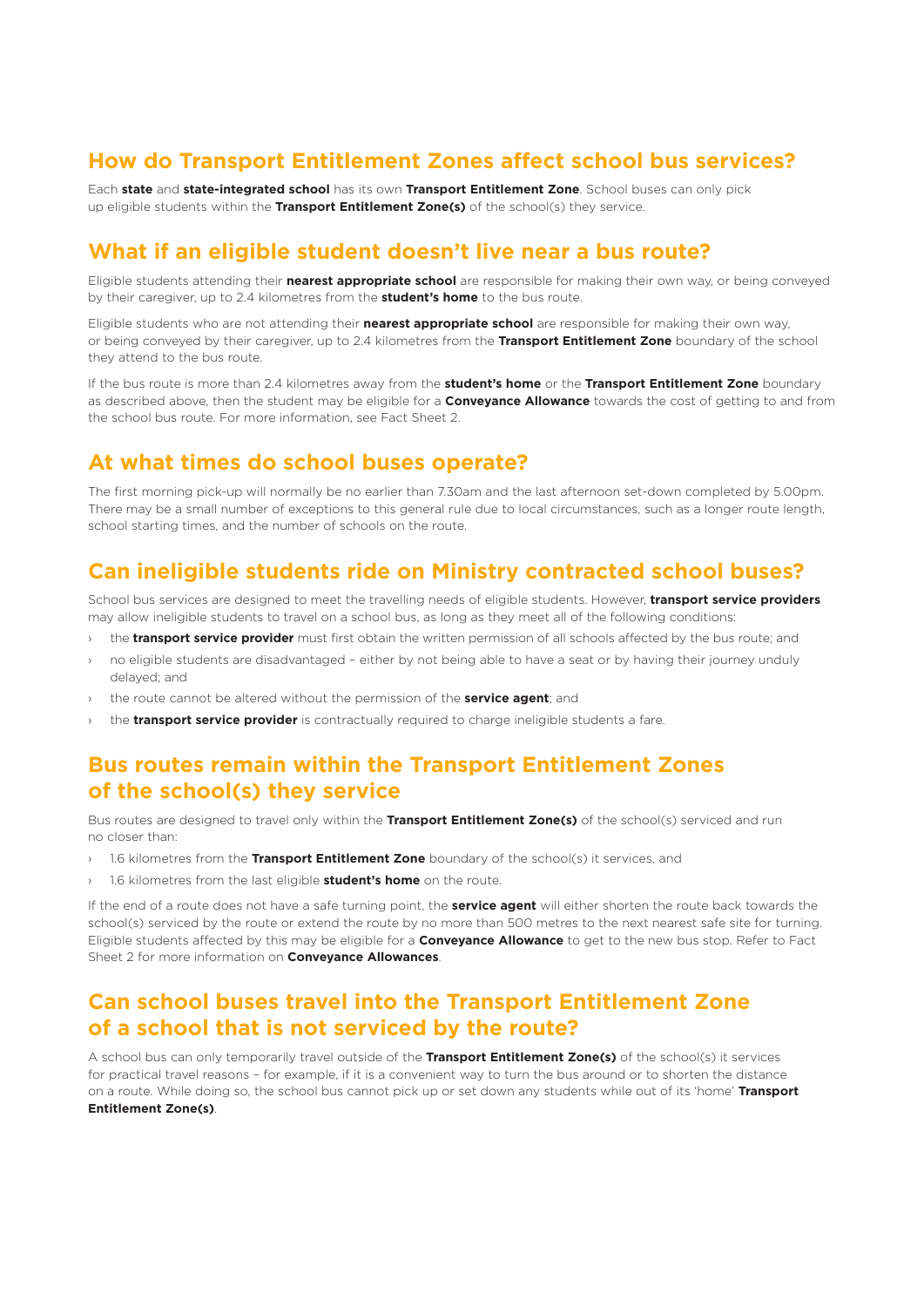# **Can a Transport Entitlement Zone be amended?**

Where a school believes that their **TEZ** should be changed, then that school is able to seek an amendment. The process requires consultation between the affected schools as any amendment to a TEZ will require a school(s) to agree to permanently transferring part of their zone to their neighbouring school. Ministry of Education approval is also needed. More information can be found on the School Transport webpage.

## **Can caregivers pay to have a bus route extended?**

It may be possible for a caregiver(s) to pay to have an existing route extended within the **Transport Entitlement Zone(s)**  of those schools already serviced by the route, only as long as:

- no eligible students using the bus are disadvantaged for example, by being unduly delayed, and
- there is no safety risk, and
- the **service agent** has agreed to the extension in writing.

The caregivers and the **transport service provider** agree the amount charged for the route extension.

### **Can a school bus service be redesigned, reduced or stopped?**

Yes. If a **service agent** determines that an individual school bus service is no longer viable, they may recommend that the service be redesigned, reduced or stopped. This could be due to low eligible student numbers using the bus.

If this happens, a **Conveyance Allowance** may be paid to caregivers of eligible students. Where a school bus service has been reduced or stopped, a minimum of one full term's notice is given.

The Ministry of Education does not fund school bus services where **suitable public transport** is available. As regional council-registered public transport services expand and start to overlap with Ministry of Education school bus routes, the Ministry works with the local regional council and the New Zealand Transport Agency to plan bus services for the area to avoid any overlap of service provision. If, as a result, the Ministry decides to stop a school bus service, it will give at least one full term's notice to the affected students.

# **Do these route design guidelines apply to Direct Resourcing Funding Programme routes?**

Yes, these route design guidelines apply to the design of school bus routes provided under both the **Daily Funding Programme** and the **Direct Resourcing Funding Programme**. Schools funded under the **Direct Resourcing Funding Programme** are provided funds directly and the amount of funding is based on the Ministry-designed bus route. However, under a **Direct Resourcing Funding Programme** a directly funded school can run its buses as it chooses, provided its bus routes only travel within its **Transport Entitlement Zone**.